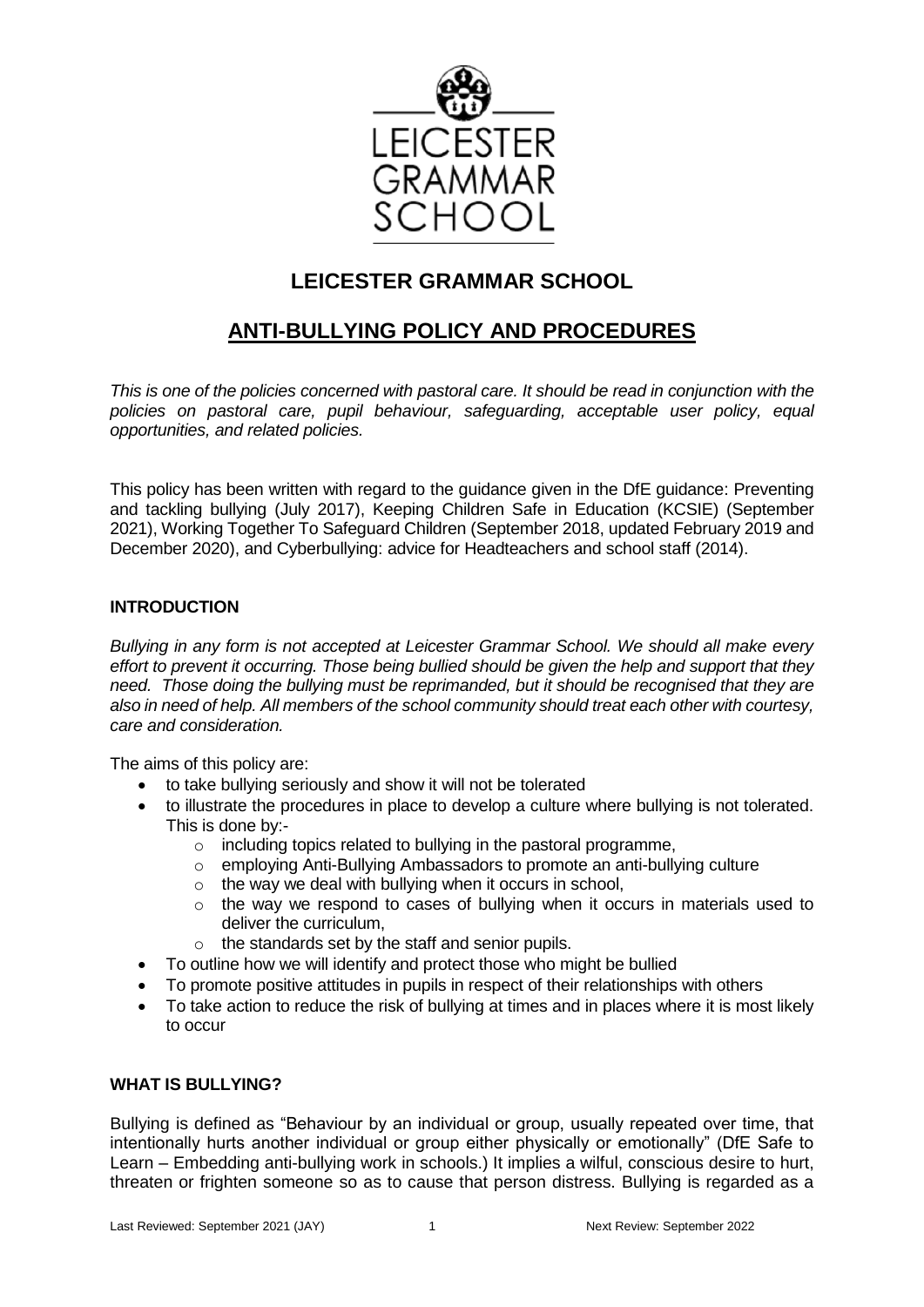very serious matter and all reports of bullying will be dealt with as such. The possible psychological effects of bullying must not be underestimated.

It may be:

- teasing that goes too far
- tormenting, short or long term
- designed to raise the image of a group or individual
- designed to lower self-esteem
- attention seeking
- a quest for superiority
- social exclusion of an individual

BUT bullying is ALWAYS behaviour that is hurtful to the person(s) being bullied. It causes distress whether intentional or unintentional. It is mostly deliberate and repeated. It can be

- physical pushing, kicking, punching. Damaging or hiding another's property
- verbal name calling, sarcasm, spreading rumours or teasing
- sexual including peer-on-peer abuse
- social excluding from a group or activity
- emotional playing on feelings and friendship groups
- cyber-bullying through emails, texting, chat rooms, inappropriate use of camera or video facilities.

Bullying can have a deep psychological effect and in some cases can lead to suicide.

Bullying can be initiated because someone is different from the rest. This may be because of:-

- Race, culture or religion (taunts, name calling, graffiti, gestures)
- Sexual orientation (homophobic comments)
- Sexual orientation (lesbian, gay, bisexual pupils)
- Gender (sexist, homophobic or transgender comments, unwanted physical; contact)
- Disability/SEN (name calling, innuendo, exclusion from an activity)

## **Vulnerable students and Special Educational Needs (SEN)**

The school considers the special educational needs and vulnerabilities of our pupils when considering anti-bullying measures. Some students are particularly vulnerable and may be severely affected by bullying, such as those with special educational needs and/or disabilities. Others may be particularly vulnerable because they are going through a personal or family crisis or suffering from health or fitness problems. Students in care that are frequently on the move may be vulnerable because they are always the newcomer. Those with caring responsibilities may be vulnerable because they are socially isolated. These vulnerable young people may also be at risk of turning to social media for consolation or to get their own back by cyber bullying. Therefore, counselling and education on E safety may be helpful.

## **Anti-Bullying Culture**

A culture should be encouraged where each of us has responsibility for the care and welfare of others.

Telling a teacher about bullying should be seen as a healthy, friendly act. This ethos should be upheld by all members of the School community.

Staff must be aware that teasing may encourage pupils to go further and overstep the boundary. Teasing and or banter is, therefore, not acceptable and is recorded as peer on peer abuse. Staff must exercise their professional judgement in this matter but must be careful never to instigate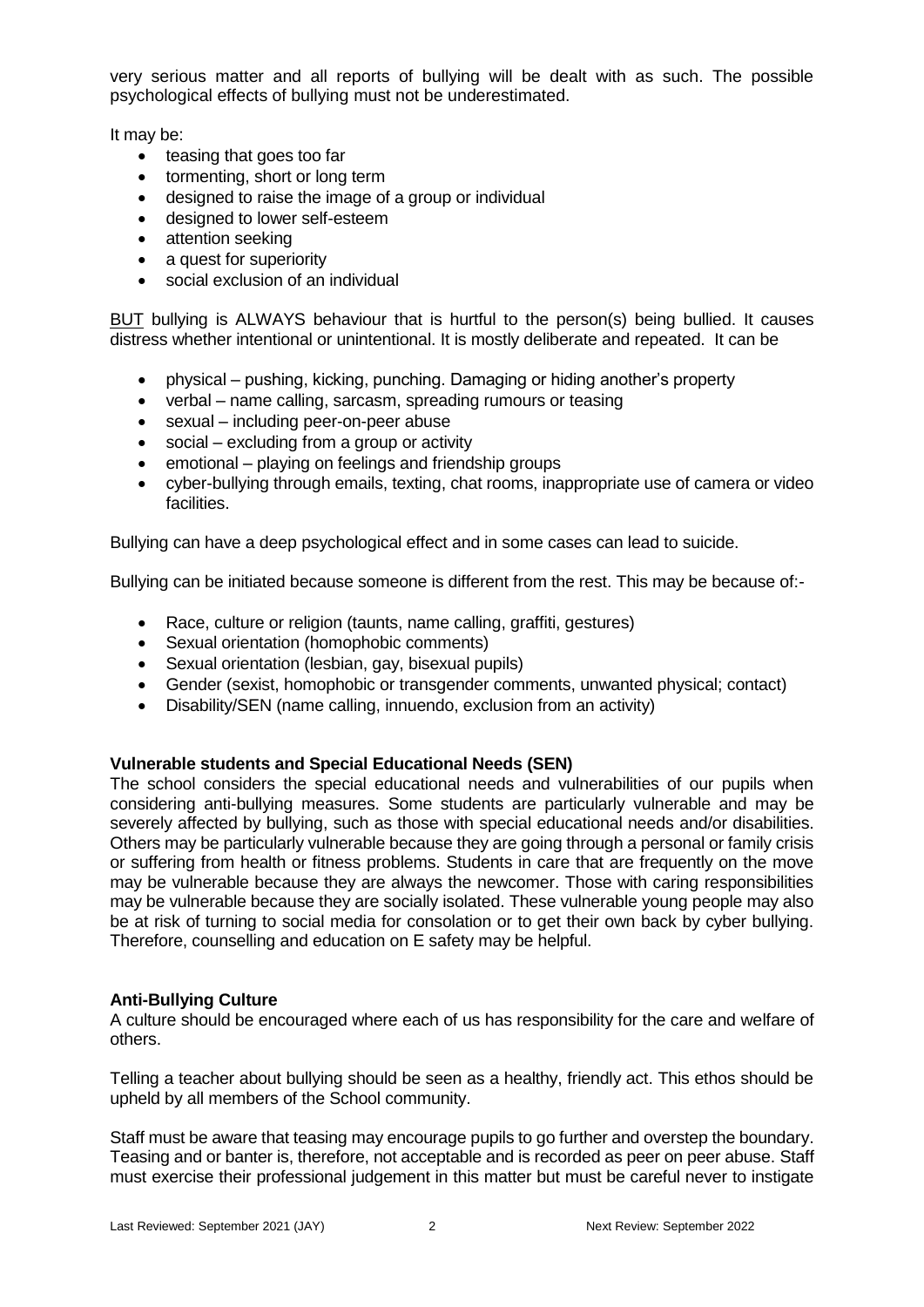or encourage bullying as a result of their own teasing of pupils or by ignoring inappropriate teasing by pupils.

All signs of bullying must be stopped and a firm statement made by the teacher that such acts are not acceptable, and the appropriate follow up procedure must be implemented. (See below)

Pupil initiatives which have been endorsed by the School can make a valuable contribution to the ethos of care within the community e.g. the student support group.

The pupil planner contains expectations about how pupils should behave towards one another. It also gives guidance on whom a pupil can turn to for help.

When examples of bullying arise in lessons eg History, English, Drama, the teacher should take every opportunity to stress the offensiveness of the behaviour of the bully and the right of the individual to have a safe, supportive social environment.

#### **Staff training**

The School's policy and procedures on Anti-Bullying is reviewed every two years or upon publication of new legislation. Staff training will be included as part of the Safeguarding Training for all staff to ensure that staff are confident to tackle all specific forms of bullying.

Anti-bullying policy, practice and skills development will be included in the School's induction process for new staff. *Procedures for dealing with bullying are outlined later in this document* 

#### **PSHE (known at LGS as Life Education)**

The Life Education programme is underpinned by the Department for Education's Relationships and Sex Education (RSE) policy. In Y7, pupils are taught to recognise what constitutes bullying and are given advice on how to report incidents and seek help. The topic of bullying is revisited throughout the course through "self-esteem", "communication", "prejudice", "relationships", "internet safety", "treating others with respect" and "making a positive contribution". The RS GCSE course includes a topic on prejudice where bullying is discussed. There are assemblies which focus on bullying.

#### **PROCEDURES FOR DEALING WITH BULLYING CONCERNING PUPILS**

Bullying can only be stopped if it is known that it is happening in the first place. As long as incidents are kept secret there is nothing that can be done.

An atmosphere of trust should exist between the pupils and the staff so that pupils can voice their fears, either of themselves, or of their colleagues being bullied. When a pupil claims that bullying, in any form, has occurred, the claim must always be taken seriously and the victim kept safe. The pupil must never be ridiculed or ignored or made to feel they are creating a problem by reporting it. It should be made clear to the pupil that the allegation is a serious one. Appropriate action should be swift and sensitive.

A person being bullied should talk to somebody with whom they feel that that can talk freely about the problem. This may be any member of staff, a senior pupil or a member of the Student Support Group or an Anti-Bullying Ambassador..

Any immediate action should be taken to relieve the situation, e.g. moving his/her seat in the classroom, minimising the contact between conflicting pupils.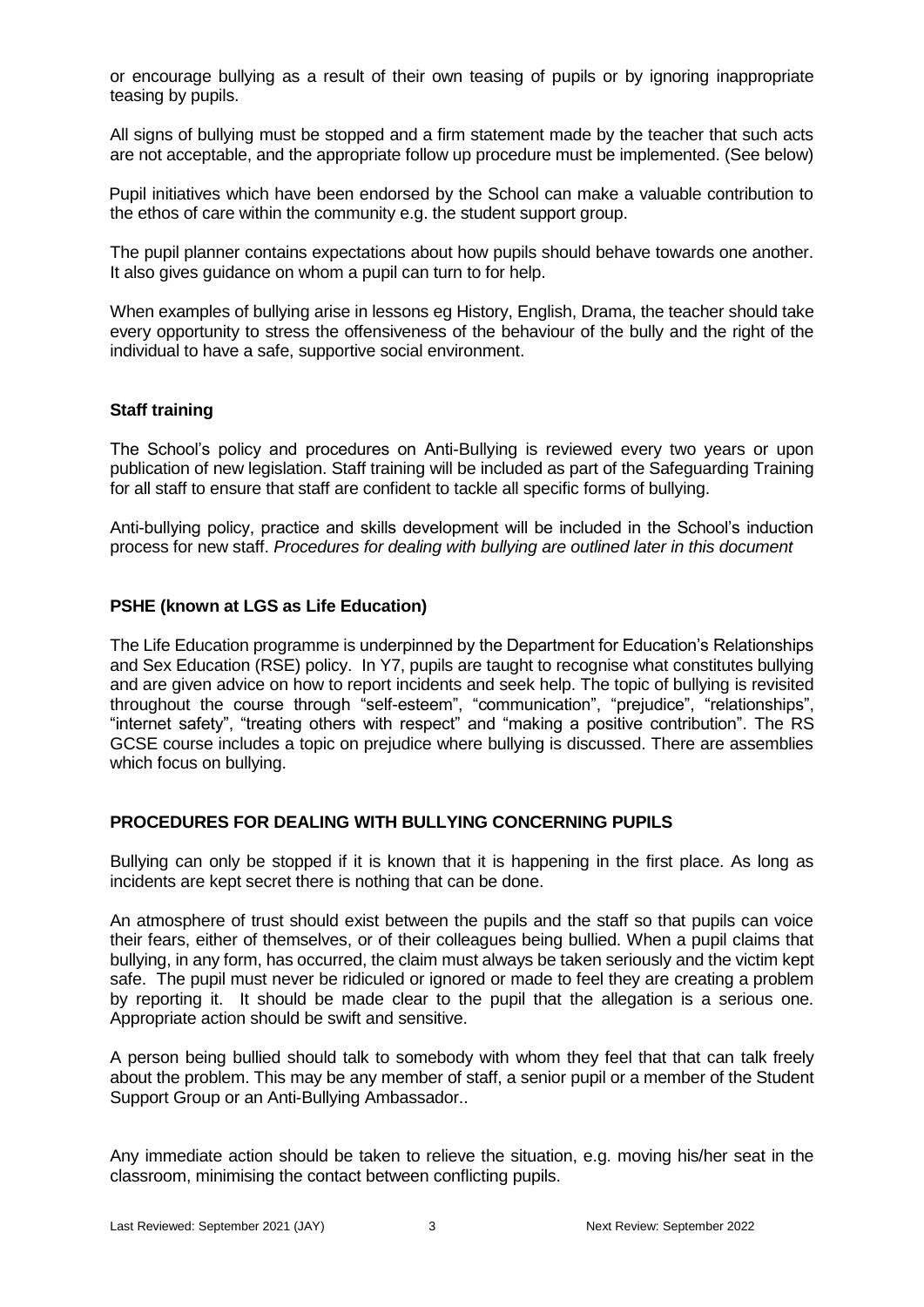Bullying incidents should be dealt with in the most appropriate manner for each situation and should always involve a Pupil-Centred approach (see appendix). The following procedure is designed to serve as a guide.

A discussion should take place between the people involved in the incident including at least one appropriate member of staff and possibly other contact people e.g. senior pupil or parent.

Appropriate staff are seen to be a member of staff who has witnessed the incident or to whom an incident has been reported, the Form Tutor or Personal Tutor of the victim and/or bully, the Head of Year, or the Deputy Head (pastoral) or the Headmaster.

The Form Tutor(s) and Head of Year will be informed of the incident and the actions taken, if appropriate.

How the situation is dealt with will vary according to the circumstances. In serious cases the Headmaster may decide to suspend the bully or remove him/her from the school permanently. Every effort will be made to include parents in discussions, as appropriate, before any final decisions are taken. However, the Headmaster reserves the right to respond quickly to serious situations.

Written statements may be taken from the pupils involved and from any witnesses. Written records may be kept by staff at any stage.

Staff investigating incidents concerning bullying should keep written records (who involved, witnesses, time, place and both sides of the story) which are forwarded to the Head of Year, who will then record them on the database under the names of those involved. These can be used to identify groups, places and times when bullying tends to occur and steps can be taken to prevent it, by warning staff on duty, subject teachers etc, as appropriate. This is usually done in briefing so that all staff are aware of the problem.

Parents may be informed either formally by letter if this is deemed appropriate by the Head of Year, or informally by telephone if it is seen as appropriate by the Form/Personal Tutor.

The situation should be reviewed as necessary to ensure that the bullying has stopped.

#### **SIGNS OF BULLYING**

A pupil who is being bullied may keep the matter secret. However, the following changes in behaviour may indicate that the pupil is under stress:-

- changes in work patterns
- truanting
- clinging to adults
- staying behind after lessons
- reluctance to go into the playground
- discomfort when changing for PE lessons
- awkwardness when working in small groups in the classroom
- bag, books and belongings going missing
- unexplained bruises or scratches (this issue must be dealt with very carefully by staff who should always seek the advice of Senior Staff. It may be necessary to consider abuse outside school as a possible cause. Staff should consider their obligations under the Children Act)
- improbable excuses for any of the above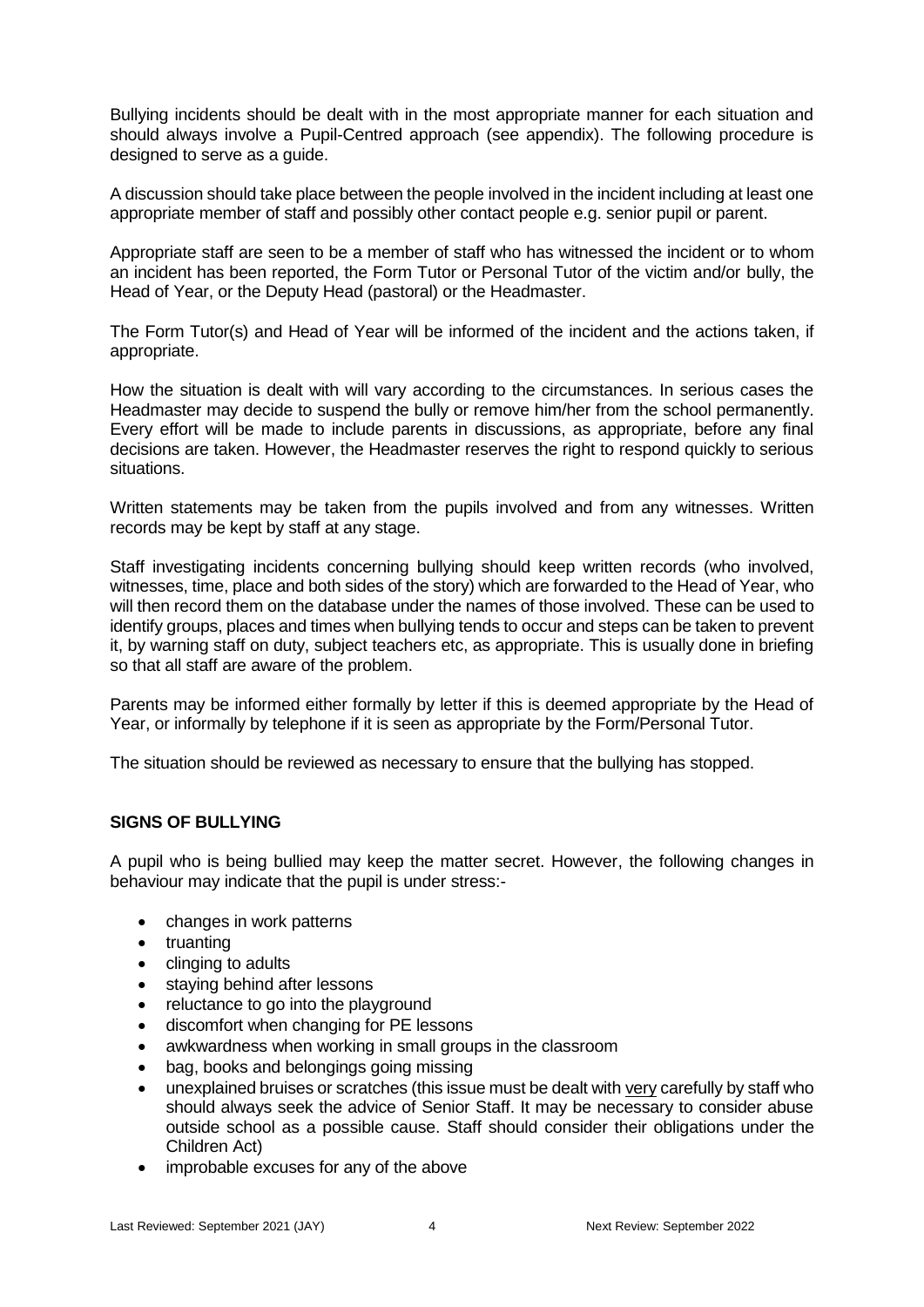On their own these signs may be caused by another reason, trivial or serious. The member of staff should be aware that bullying might be one of the causes. A quiet enquiry at the end of the lesson to check that there is no problem might encourage a pupil to speak of his/her problems.

## **PREVENTING BULLYING**

There are areas around a school where bullying is more likely to occur e.g. the playground, toilets, and near the lockers. Staff on duty at break and lunchtime should patrol these areas regularly. Any suspicious behaviour should be investigated.

Prefects should be encouraged to visit these areas in the course of their patrols.

# **BEHAVIOUR OF STAFF TOWARDS PUPILS**

It should be recognised that the behaviour of staff towards pupils may be seen as bullying. This may be where staff are over-zealous in carrying out their duties but the consequences are very distressing for a pupil. The pupil often feels unable to turn to other members of staff, sometimes due to the fear of not being believed.

**Staff should aim to treat pupils with courtesy at all times, acting in a manner which reflects a real care for their welfare. There will be occasions when staff have to make pupils clearly aware of the unsatisfactory nature of their behaviour, and apply sanctions where appropriate, but in all cases they should aim to avoid lowering the self-esteem of the pupil in doing so. It is therefore unacceptable for a member of staff to act aggressively towards a pupil.** 

#### **Using inappropriate nick-names or making a pupil the subject of ridicule is not tolerated.**

All allegations of bullying by staff should be reported to the Headmaster who will investigate and take appropriate action. Minor concerns, also referred to as low-level concerns in Keeping Children Safe in Education 2021, about staff behaviour should also be reported to the Headmaster. If the low-level concern mentions bullying a brief note will also be kept on the bullying log. More detail about low-level concerns is available in the Low-Level Concerns Policy.

## **BULLYING BY TEXT, E-MAIL SOCIAL MEDIA AND OTHER FORMS OF ELECTRONIC COMMUNICATION (CYBER-BULLYING)**

It is against the law to send a message(s) which contain material which is offensive or threatening. Pupils receiving such messages, or their parents, should inform the School as soon as possible. In cases where the source is identified as belonging to the School or to a member of the School, the person involved will be dealt with appropriately.

We shall also treat seriously any information we receive about messages which are exchanged between pupils outside School.

In any of the above cases, the Police may be informed if the nature of the material warrants such action.

The Acceptable User Policy gives further guidance regarding the considerate use of electronic equipment.